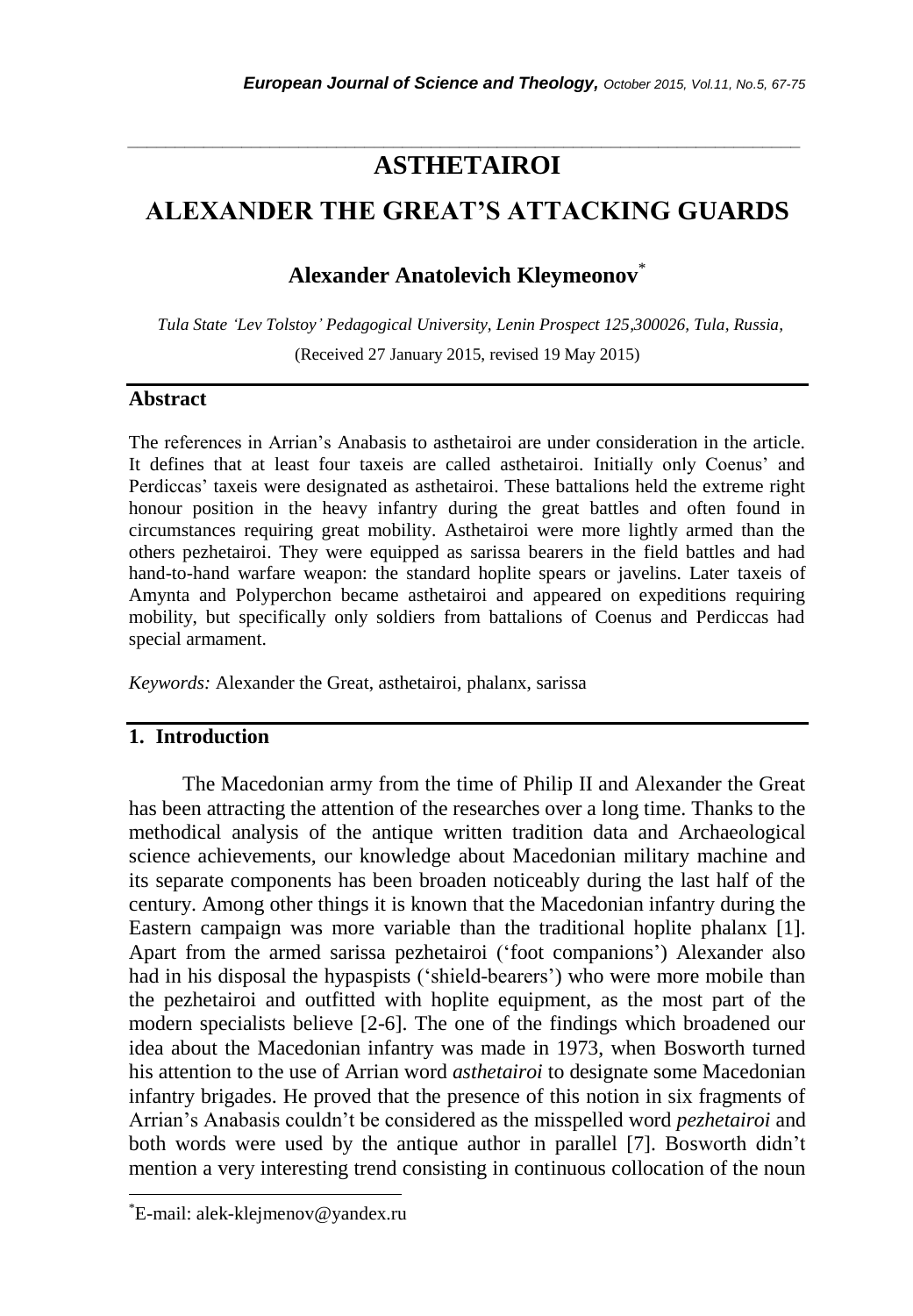*asthetairoi* with the participle *kaloumenoi* in the text of Arrian. We should agree with the conclusion of Anson in accordance to which the last word was used by the antique historian in the meaning "so-called", implying that the term was either of recent or an initially unofficial origin [3, p. 89]. It means that we have the real military term used in the Alexander"s army to designate some phalanx brigades. Comparing the notions 'pezhetairoi' and 'asthetairoi', the researchers has come to the decision that the first notion had wider meaning: asthetairoi belonged to pezhetairoi but was stand out from sarissa bearers [5, p. 30; 6, p. 28; 8-10].

## **2. Discussion**

The term "asthetairoi" was used by Arrian for the first time to designate Coenus" taxeis in the story about the siege of Tyre (Anab., II, 23, 2). The detailed description made by the author about allocation of the Macedonian army subdivisions between two corps for the separate march from the Cophen River (Kabul) to the Indus in 327 BC, allows understanding which infantry regiments belonged to asthetairoi at that time. Arrian says that the taxeis of Gorgias, Cleitos and Meleager formed part of the corps Hephaestion and Perdiccas and King took "the brigades of the asthetairoi" (Anab., IV, 22, 7; IV, 23, 1) with him. Then Arrian mentions taxeis of Coenus, Attalos (Anab., IV, 24, 1), Polyperchon (Anab., IV, 25, 5) and Alketas (Anab., IV, 27, 1) in the description of the forces actions headed by King in the Swat valley. Asthetairoi also appears in the following sections of the essay: this word designates Peithon"s taxis in the description of the Mallian campaign (Anab., VI, 6, 1). So the term asthetairoi is used in the source to name the taxeis of Coenus/Peithon [7, 11], Perdiccas/Alketas, Amyntas/Attalos and Philippos/Ptolemaios/ Polyperchon. The hypothesis that the asthetairoi were not whole phalanx brigades but an elite subdivision within each regiment [12] should be considered as inconsistent according to Bosworth due to the direct incompliance with the Arrian"s text [13]. The clear guidelines of the antique author also makes us admit that the conclusions on belonging only three phalanx brigades asthetairoi by the end of Alexander regency are wrong [7-9, 14, 15] and we shall agree with the specialists who talk about four subdivisions of this type [3, p. 84- 85; 11, p. 292]. We should point out that according to the antique written tradition data, three of four taxeis of asthetairoi were completed with natives of Upper Macedonia. Thus Diodorus describing the battle of Gaugamela mentions that Coenus" taxis is Elimeiotid, Perdiccas" is Orestid and Lynkestian, Polyperchon"s is Tymphiot (XVII, 57, 2). According to Bosworth, the word *asthetairoi* was formed from the word *asista-hetairoi* ("closest in kin companions"). The researcher suggests that this is a technical term used to denote the infantry from Upper Macedonia [7]. According to Hammond"s version, the notion under consideration appeared by transformation of the initial *astoi-hetairoi* ("townsmen-companions"). This term also includes companions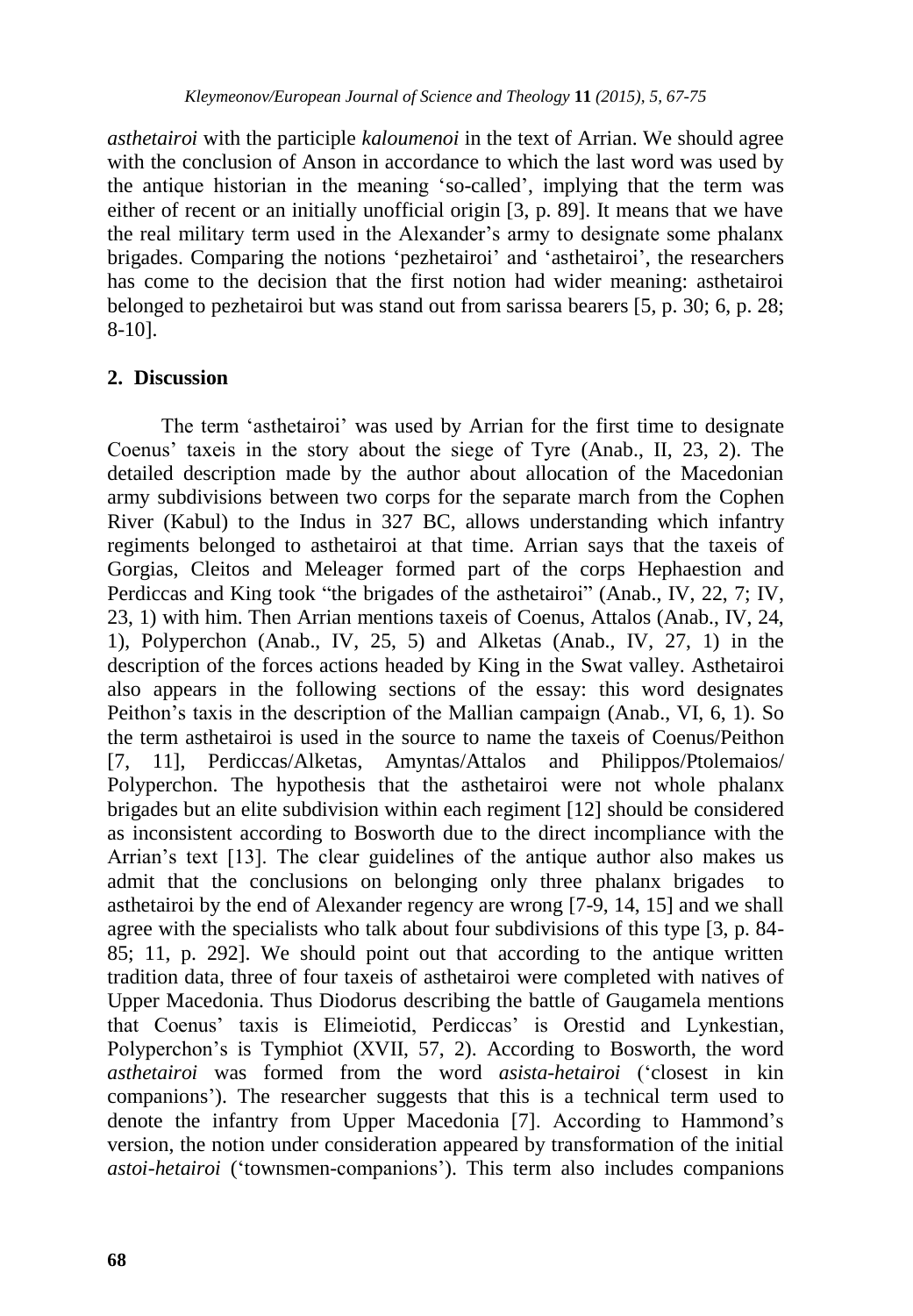recruited from the cities of Upper Macedonia by 352 BC [16]. Sekunda also holds this opinion [6, p. 28].

According to the opinion of other researchers, asthetairoi distinguished not by the origin but by the premium status based on the special combat characteristics. Griffith was the first who announced this point of view. He recognized that the Bosworth"s hypothesis was attractive but he offered his own interpretation of the term approaching its meaning to *aristoi-hetairoi* ("best companions"). According to this specialist, such a name wasn"t initially common for any phalanx brigades but was awarded only on merit. Griffith says that the fact that asthetairoi were from Upper Macedonia is incidental. According to his hypothesis, the Coenus" brigade was the first that got the asthetairoi status and it happened not without the influence of the personal sympathy of King for this commander [8]. Milns and English supported the hypothesis suggested by Griffith [9, 15]. Heckel shared Bosworth's point of view in his early works [5, p. 31-32; 11, p. 292], but then that author and Anson came into approaching the name "asthetairoi" to the word-combination *aster-hetairoi* ("stars companions") suggesting that only elite phalanx brigades were honoured by that name and the soldiers" shields was decorated by the eight-rayed star – the symbol of dynasty of the Argeads. Some archaeological and fine art records indirectly prove this point of view. They give evidence that the eight-rayed star played the role of shield emblem in the Macedonian army but wasn't commonly used [17].

Based on the available fragmentary data it is hard to prefer any of the mentioned versions of the term of interest. However it is possible to draw certain conclusions how asthetairoi differ from other infantry regiments and this difference is not in the origin of the military personnel from Upper Macedonia. Judging by the specific character of the "tour of duty" of taxeis of asthetairoi, they were used not like the other brigades of sarissa bearers. It is known from the Arrian text that Coenus" and Perdiccas" taxeis played the special role in major battles: that subdivisions took up very important position on the right flank of phalanx next to the hypaspists and Companion cavalry, at that the end most right place in the sarissa bearers line was given to Perdiccas' taxis (Anab., I, 14, 2) in the battle of Granicus and to Coenus" brigade (Anab., II, 8, 3; III, 11, 9) in the battles of Issos and of Gaugamela. Bosworth consider in accordance with his concept that the position of the Elimeiot taxis in the right flank during two of three major battles between the Persian and Macedonian armies is incidental and can"t witness of the special status of this subdivision [18]. The validity of this affirmation is uncertain because the fixed position of taxeis of asthetairoi next to the attack unit of cavalry and the hypaspists shows the special role of these brigades in the battles, their elite status and high combat effectiveness [5, p. 31-32; 9, p. 101].

Were asthetairoi different as the special Macedonian infantry brigades from the other phalanx taxeis by the equipage? Milns suggests that the status difference between infantry brigades didn"t influence on the type of the arm used [9]. But we should mention that it is not possible to get the complete idea about the Macedonian warfare of the Age of Alexander based only on the analysis of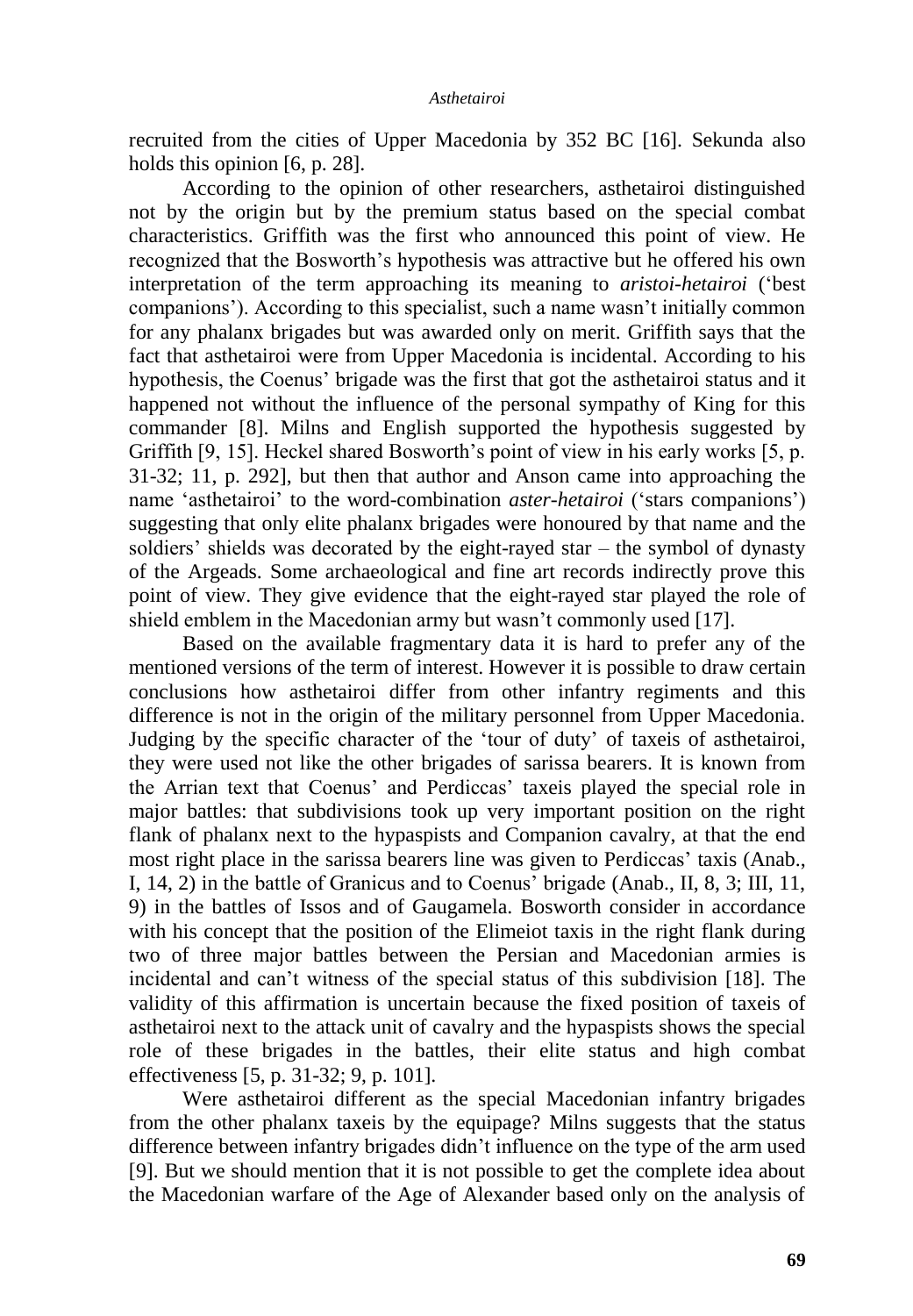major battles. Gaebel fairly noticed that Alexander solved multiple battle missions during the long interval between the general battles using the subdivisions specially created for that purposes. The researcher states that the infantry types the phalangites were used most frequently, that were used varied from one taxis to four taxeis [19]. We should mention that the great conqueror used independent subdivisions of different type and size. Alexander formed the mobile corps from the most mobile and combat-capable subdivisions of his army to move fast to the area where the enemy was concentrated, to strike suddenly and to follow up the retired. All cases of including the phalanx brigades to such corps fixed in the resources are showed in Table 1.

| <b>Taxeis</b>                 |     | <b>Military operation</b>                                      | <b>Sources of knowledge</b>      |
|-------------------------------|-----|----------------------------------------------------------------|----------------------------------|
| Coenus'/<br>Peithon's         | 1.  | Night operations near Pelium (335 BC)                          | Arr. Anab., I, 6, 9-11           |
|                               | 2.  | Turning movement near the Persian Gates                        | Arr. Anab., III, 18, 6;          |
|                               |     | (winter of $331-330$ BC)                                       | Curt., V, 4, 20-30               |
|                               | 3.  | Follow-up of Darius III (330 BC)                               | Arr. Anab., III, 20, 1 -         |
|                               |     |                                                                | 21, 10                           |
|                               | 4.  | The Mardian campaign (330 BC)                                  | Arr. Anab., III, 24, 1-4         |
|                               | 5.  | Campaign against Satibarzanes (330 BC)                         | Arr. Anab., III, 25, 6           |
|                               | б.  | Campaign against Aspasians (327 BC)                            | Arr. Anab., IV, 23, 5 -<br>24, 5 |
|                               | 7.  | Campaign against Guraeans (327 BC)                             | Arr. Anab., IV, 25, 5-7          |
|                               | 8.  | The advance to the Aornos Rock (327 BC)                        | Arr. Anab., IV, 28, 8            |
|                               | 9.  | Night operations on the Hydaspes River (326)<br>BC)            | Arr. Anab., V, 12, 2             |
|                               | 10. | The Mallian campaign (325 BC)                                  | Arr. Anab., VI, 6, 1             |
| Amyntas'/<br>Attalos'         | 1.  | Turning movement near the Persian Gates                        | Arr. Anab., III, 18, 6;          |
|                               |     | (winter of 331-330 BC)                                         | Curt., V, 4, 20-30               |
|                               | 2.  | The Mardian campaign (330 BC)                                  | Arr. Anab., III, 24, 1-4         |
|                               | 3.  | Campaign against Satibarzanes (330 BC)                         | Arr. Anab., III, 25, 6           |
|                               | 4.  | Campaign against Aspasians (327 BC)                            | Arr. Anab., IV, 23, 5 -<br>24, 5 |
|                               | 5.  | Quick march to crush the Indians near<br>Arigaeum (327 BC)     | Arr. Anab., IV, 24, 7-10         |
| Philippos'/                   | 1.  | Night operations on the Danube (335 BC)                        | Arr. Anab., I, $3, 5 - 4, 5$     |
| Ptolemaios'/<br>Polyperchon's | 2.  | Turning movement near the Persian Gates                        | Curt., V, 4, 20                  |
|                               |     | (winter 331-330 BC)                                            |                                  |
|                               | 3.  | Campaign against Guraeans (327 BC)                             | Arr. Anab., IV, 25, 5-7          |
| Perdiccas'/<br>Alketas'       | 1.  | Night operations on the Pelium (335 BC)                        | Arr. Anab., I, 6, 9-11           |
|                               | 2.  | Turning movement near the Persian Gates<br>(winter 331-330 BC) | Arr. Anab., III, 18, 5           |
| Craterus'/<br>Gorgias'        | 1.  | Turning movement to crash Uxians (winter<br>331-330 BC)        | Arr. Anab., III, 17, 1-6         |
| Meleager's                    | 1.  | Night operations on the Danube (335 BC)                        | Arr. Anab., I, $3, 5 - 4, 5$     |
| Cleitos's                     | 1.  | Night operations on the Hydaspes River (326<br>BC)             | Arr. Anab., V, 12, 2             |

**Table 1.** The use of phalanx brigades in mobile military operations.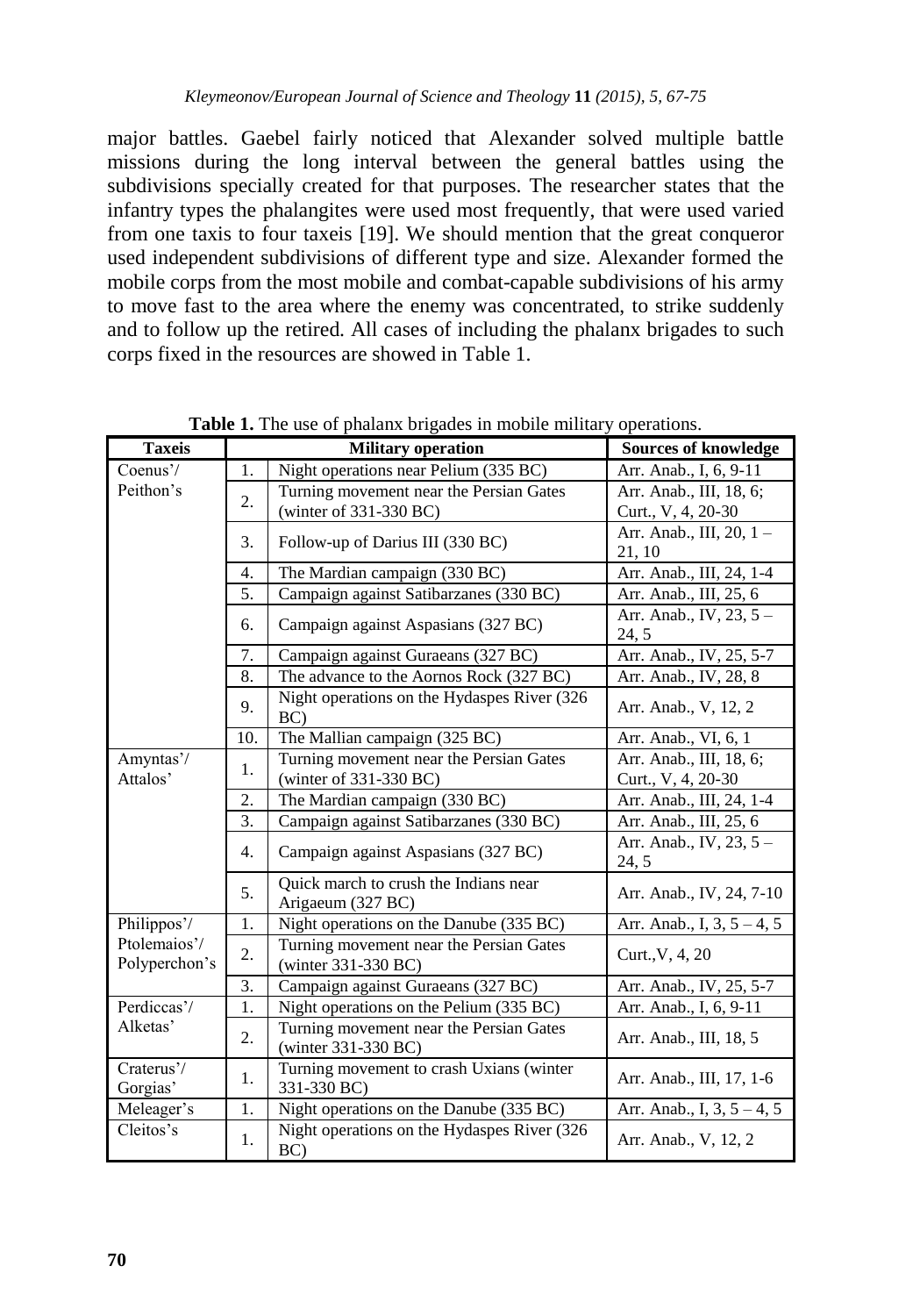#### *Asthetairoi*

It"s revealed that taxeis of Craterus/Gorgias, Meleager and Cleitos took part in mobile combat operations 1 time each, Perdiccas'/Alketas' taxis – 2 times each, Philippos'/Ptolemaios'/Polyperchon's – 3 times each, Amyntas'/Attalos'  $taxis - 5$  times each. The leader is Coenus'/Peithon's brigade that took part in 10 operations of that type. In other words, the phalanx brigades named by Arrian as asthetairoi were engaged for the actions as part of the mobile troops more often that other taxeis. It makes us to agree with Anson"s conclusions that the subdivisions asthetairoi differed from the other phalanx taxeis by the specific character of the tactical employment: they were actively used in the operations requiring mobility and lighter equipment [3]. It"s very illustrative that the term asthetairoi was used in three episodes from the six fixed cases related to the forming of the troops used for the whirlwind independent attack. All three cases refer to the Indian campaign of Alexander: creation of mobile corps to conquer the Swat valley (Arr. Anab., IV, 23, 1), to defeat the Mallian (Arr. Anab., VI, 6, 1) and to establish control over Arabis valley (Arr. Anab., VI, 6, 1). The asthetairoi"s partners in all that campaign were the mobile subdivisions – Companion cavalry, the hypaspists, mounted and foot archers.

The special combat characteristics of asthetairoi were revealed during assaulting the cities and other fortifications. According to Arrian, Coenus" asthetairoi together with Admetus' hypaspists in the time of Tyre siege played the role of the naval landing forces and break into the city over the scaffold bridges (Anab., II, 23,  $2 - 24$ , 3). The taxeis under the command of Peithon participated many times in taking the fortifications during the Mallian campaig (Arr. Anab., VI, 6, 1-6; 7, 1-6). The contribution of Perdicca's taxis in Thebes' storm in 335 BC was very specific. Arrian tells based on the Ptolemaios data that the city assault started with an unauthorized by Alexander taxeis attack of the Thebans positions (Anab., I, 8, 1-8). Diodorus also speaks about the special role of the taxeis in the capture of Thebes, pointing out that Perdicca by order of King occupied some passage to the city left unescorted (XVII, 12, 3-5). Polyaenus cites very similar story with the only difference that the turning movement to the rear area of the defenders was made by Antipatros and not Perdicca (IV, 3, 12). It seems that the Arrian"s information is more reliable in this case: the battle the course of which was taken under Alexander"s control rose aggressively thanks to the actions of Perdicca"s brigade and that leaded to the rapid capture of the one of the biggest city in Greece. In the time of Halicarnassus siege in 334 BC, Perdicca"s taxis also distinguished. According to Arrian, two soldiers of that subdivision drank together at night and after that they armed and started climbing the walls of Halicarnassus' acropolis. The fight started and the other soldiers of Perdicca"s taxis joined it soon. In the end of the battle the Macedonians pushed back the enemy outside the gates and almost captured the city (Anab., I, 21, 1-4). Diodorus confirms this information in general terms by mentioning the drunken soldiers of Perdiccas who climbed the walls of Halicarnassus' acropolis at night but who was forced back by the superior forces of defenders (XVII, 25, 5). The Curtius information about the great role played by Perdicca and Meleager (and their taxeis) during the attack of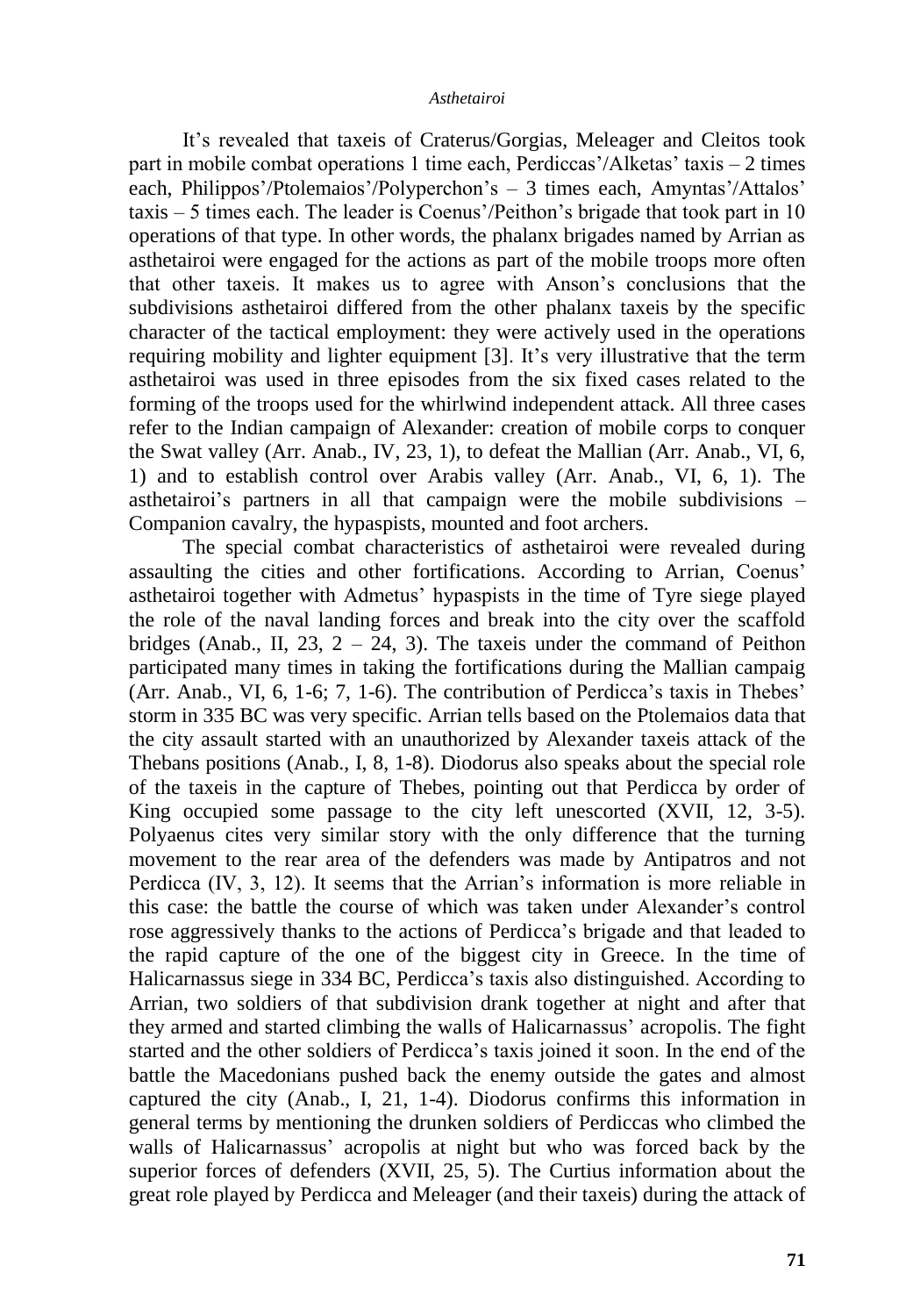the city of the Memaceni in the Central Asian campaign (VII, 6, 19-21) should refer to the same information block.

According to the preponderant opinion, the main elements of pezhetairoi arm were the longer spears – sarissas. Heckel and Jones, based upon the hypothesis that sarissas were useless during the sieges, consider that the hypaspists and not pezhetairoi played a decisive role during cities assault [5, p. 47]. The above given examples of the sieges makes us doubt in the complete relevancy of the last affirmation. Not only the hypaspists but some phalanx brigades made contribution to the success of the operation on capturing the enemy city and it allows looking at their combat capabilities and equipage in a new way. Anson notes that the soldiers from Coenus' taxis participating in Tyres storm as naval landing force couldn"t be armed with sarissas at that moment [3, p. 84]. Unfortunately, there are only fragmentary data available about the special arm of the phalangites during cities assaults. Diodorus tells in his story about the Thebes capture that the Macedonian and the Thebans threw javelins to each other before the sword fight (XVII, 11, 3-4). Arrian notes, describing the abovementioned night episodes in Halicarnassus with two soldiers from Perdicca"s taxis, that they threw javelins to the enemy (Anab., I, 21, 2). The fight between the Macedonian Corrhagus and the famous Greek athlete Dioxippus that took part during the Alexander"s Indian campaign described by the antique authors should be also mentioned. It is reported that the Macedonian armed with sarissa, javelin and sword for the fight but he was prostrated by the Greek armed only with a club. Dioxippus could dodge from the thrown javelin, broke sarrisa and stroke the enemy down to the ground while he was trying to take the sword out from the scabbard (Diod., XVII, 100, 1-8; Curt., IX,  $7, 16 - 22$ ). Based on such information a part of the specialists assumes that all Macedonian phalangites had javelins and not only sarissas [20, 21]. The other researchers come to the conclusion that all pezhetairoi could use not only sarissas in the battles but simple hoplite spears [22, 23]. It won't be right to apply this conclusion for all subdivisions but the soldiers of taxeis of asthetairoi who played a key role during a siege of enemy cities and mobile combat operations evidently had another arm together with sarissas and it could be javelins or hoplite spears, as Anson assumes [3, p. 84-85]. Sekunda, based on the description of the fight between Corrhagus and Dioxippus, considers that all phalangites used javelin and sarissa in the battles at the same time during the Indian campaign [6, p. 32]. The information about using javelins by Corrhagus is very interesting but it would be a mistake to think that the arm used by him was common.

Based on the information about involving the phalanx brigades in the mobile operations, Anson comes to a conclusion that the taxeis of Coenus and Perdiccas initially belonged to asthetairoi who fighted side by side with hypaspists and each other during big battles and separate operations. Later on Alexander started using the mobile troops more actively and the asthetairoi corps was extended with Polyperchon's and Amyntas' taxeis. The researcher believes that the soldiers of those subdivisions were rearmed to participate in mobile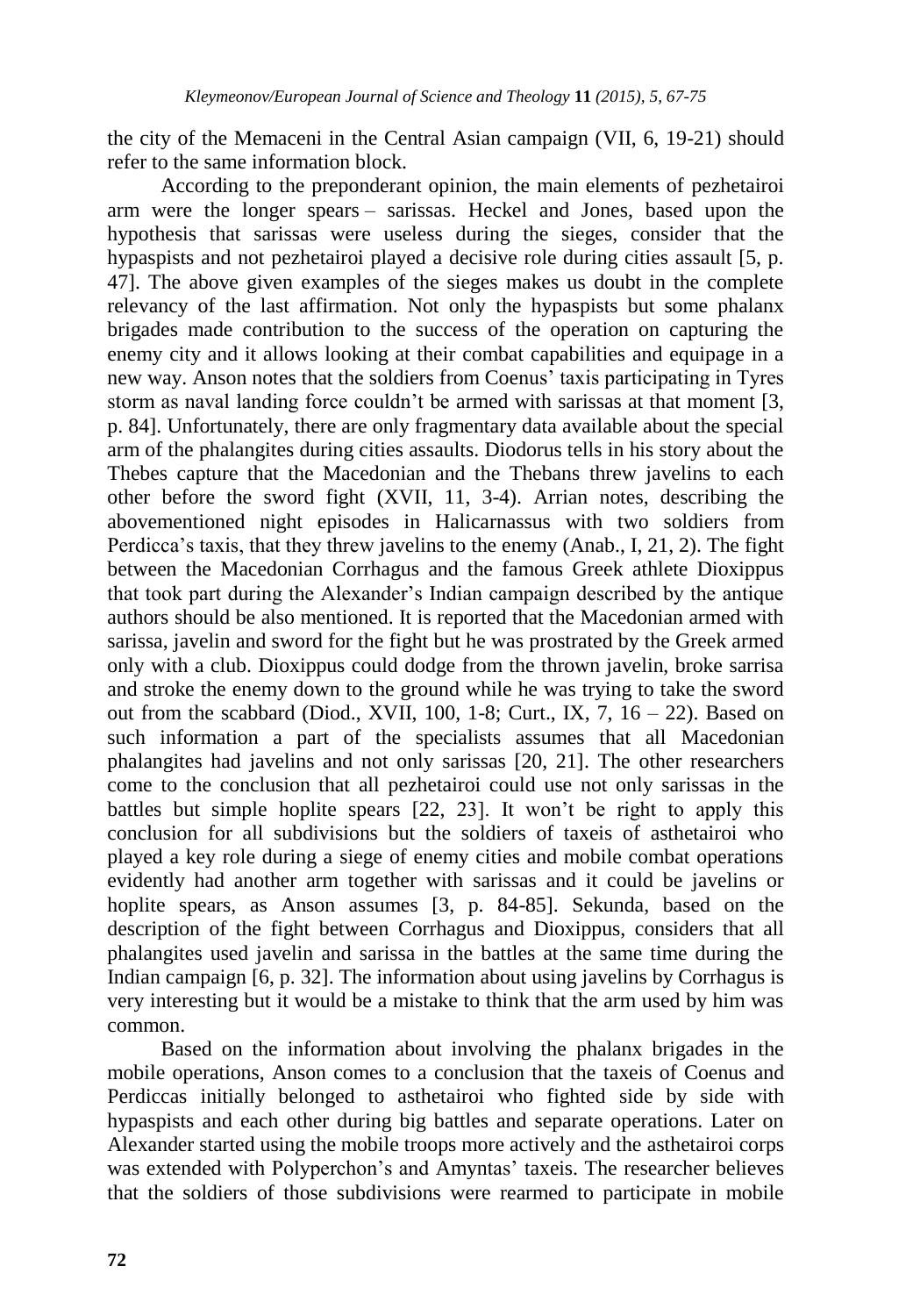#### *Asthetairoi*

combat operations [3, p. 84-85]. It"s hard to give a single-value estimate for the last conclusion. The antique tradition says nothing about rearming of two phalanx brigades, about 3000 people. We have data that the Macedonian conquer had certain difficulties in supporting his troops with the arm at the final stage of the Eastern campaign. According to Curtius, Coenus turned Alexander"s attention to a bad arm condition of the soldiers in his speech at Hyphasis (IX, 3, 10-12). Diodorus also gives the same estimation for the equipage of the Macedonian soldiers at that period (XVII, 94, 2). It is for sure that Alexander could lightweight the phalangites equipage in conditions of the shortage of protective clothing and increased requirements for the troop"s mobility. Sekunda has the same point of view. He assumes that starting from 330 BC pezhetairoi started getting rid of armours and some part of phalanx taxeis or some soldiers forming part of them started using the lightweight arm in advance of campaigns in desert and mountain areas of Iran and Central Asia [6, p. 32]. However the data available allow to conclude that there were no strict arm uniformity in all infantry brigades and among taxeis of asthetairoi as well. More specifically, Arrian, speaking about the aggressive campaign of Alexander from Embolima to Aornos, points out that the commander took with him Coenus"s taxis and the "lightest from the rest of the phalanx, but at the same time the best armed" together with archers, the Agranians, two hundreds of Companion cavalry and a hundred of mounted archers (Anab., IV, 28, 8). The integration of Coenus' taxeis in the mobile corps together with the most mobile troops and the best armed soldiers from the rest taxeis witnesses that the Coenus" brigade overcame the rest of the phalangites including the other asthetairoi by the equipage quality and the mobility. Judged by the information of Arrian, Alexander didn"t have any other regiments of phalanx in Swat regions. We may assume that only initial asthetairoi to which the soldiers of Coenus"s taxeis and probably the Perdiccas" brigade belonged had the special arm. Apparently, they are described as the "lightest armed of the phalanx" in the Arrian"s text. The first mention is found in the description of the campaign against the Tapyrians in the course of which Alexander threaded a thorny path together with the hypaspists, the archers and the "lightest-armed and more nimble of the Macedonian phalanx" (Arr. Anab., III, 23, 3). There were the lightest armed of the phalanx and a half of Companion cavalry, the hypaspists, the archers and the Agranians in a mobile corps with which Alexander had an aggressive march from Jaxartes River (Syr-Darya) to Maracanda (Arr. Anab., IV, 6, 3). It is for sure that the term 'phalanx' admits a lot of interpretations in the essay of Arrian. Bu it would be a mistake to confirm after Sekunda that the antique author specified the hypaspists in like manner in this case [6]. "Shield-bearers" are mentioned by Arrian separately from the "lightest armed of the phalanx" in both fragments and it appears that the "lightest armed of the phalanx" were asthetairoi.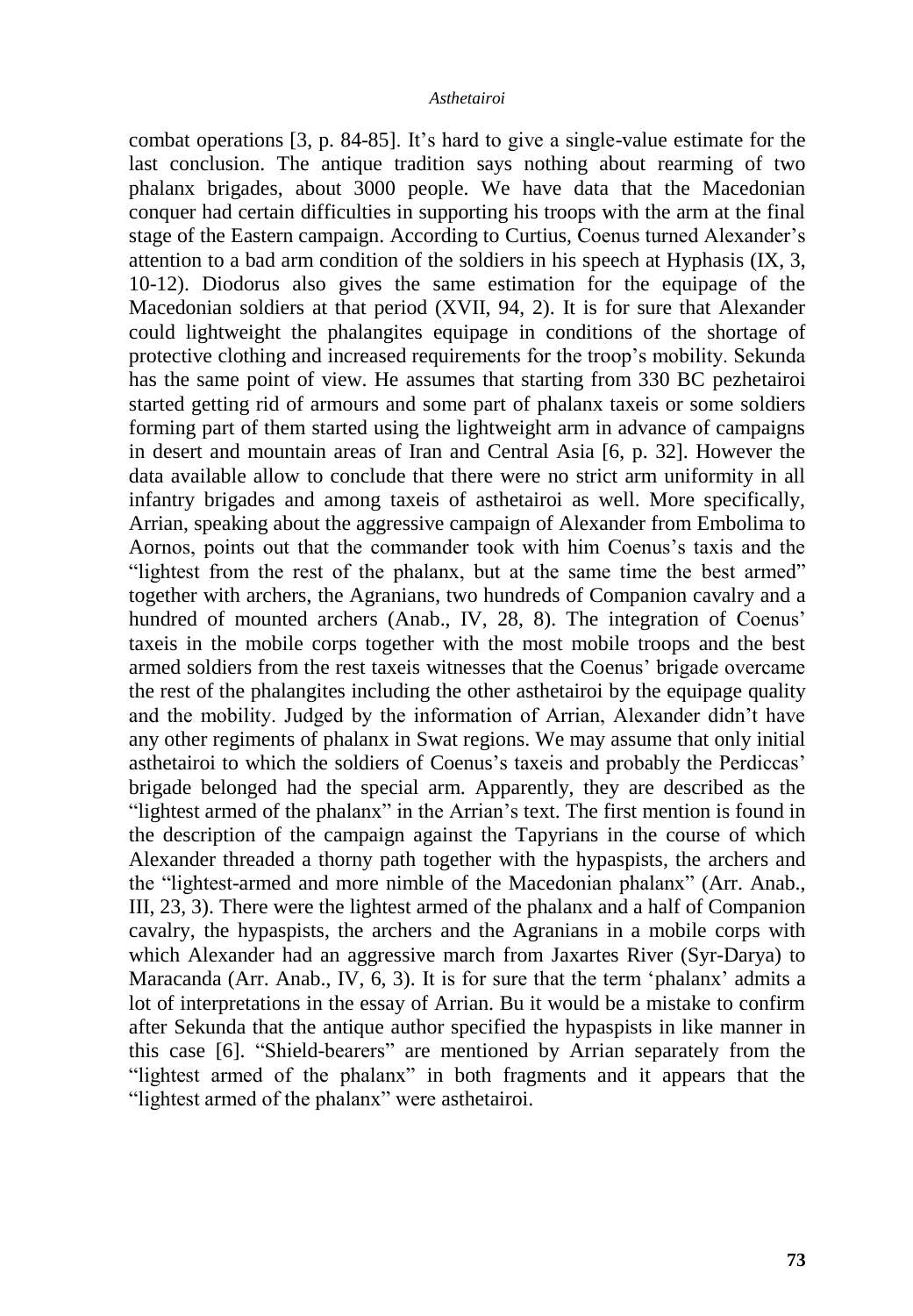### **3. Conclusions**

Despite a lack of information in the sources we may conclude that the asthetairoi were the elite part of phalanx of pikemen. They overcame the other pezhetairoi with the mobility and better fitted to the battles on rough terrains and to assault of fortifications thanks to the specific characteristic of the arm but unlike the hypaspists, asthetairoi used sarissas during big battles. The information about special use of their brigades comes into conflict with the conclusion of some researchers affirming that the asthetairoi were stand out by Alexander only in the course of the East campaign [8, 9]. Apparently, the taxeis of Coenus and Perdiccas differed from the other phalanx brigades during the Age of Philip II and it may be related with their later inclusion to the Macedonian army [3, p. 87]. Alexander got those special infantry regiments after his father death. He used their exceptional capabilities in the combat operations where the mobility required a part from the strength. Later on, the functions of asthetairoi and their elite status were transferred to the brigades of Polyperchon and Amyntas, but the conqueror still preferred the Coenus' taxis during troops selection to participate in the most important mobile combat operations. Alexander highlighted it from the other phalanx brigades because of the special features of the soldiers arm of that subdivision and because of their huge combat experience and discipline different from the violent temper of the Perdiccas' soldiers.

#### **Acknowledgement**

This research was supported by a grant from the President of the Russian Federation #МК-5688.2014.6, under contract #14.Z56.14.5688-МК.

### **References**

- [1] C.T. Thomas, *Alexander the Great in his World*, Blackwell Publishing, Oxford, 2007, 148.
- [2] A. Jones, *The Art of War in the Western World*, University of Illinois Press, Urbana – Chicago, 1987, 24.
- [3] E.M. Anson, *The Asthetairoi: Macedonia's Hoplites*, in *Philip II and Alexander the Great. Father and Son, Lives and Afterlives*, E. Carney & D. Ogden (eds.), Oxford University Press, Oxford, 2010, 82.
- [4] F.E. Ray, *Greek and Macedonian Land Battles of the 4th Century*, McFarland, Jefferson, 2012, 89-90.
- [5] W. Heckel and R. Jones, *Macedonian Warrior. Alexander's elite infantryman*, Osprey, Oxford, 2006, 41.
- [6] N. Sekunda, *The Army of Alexander the Great*, Osprey, Oxford, 1984, 30.
- [7] A.B. Bosworth, Classical Quart., **23(2)** (1973) 245-253.
- [8] N.G.L. Hammond and G.T. Griffith, *A History of Macedonia*, Vol. II, Clarendon Press, Oxford, 1979, 711-712.
- [9] R.D. Milns, *The Army of Alexander the Great*, in *Alexandre le Grand. Image et réalité*, E. Badian (ed.), Librairie Droz, Geneva, 1976, 100.